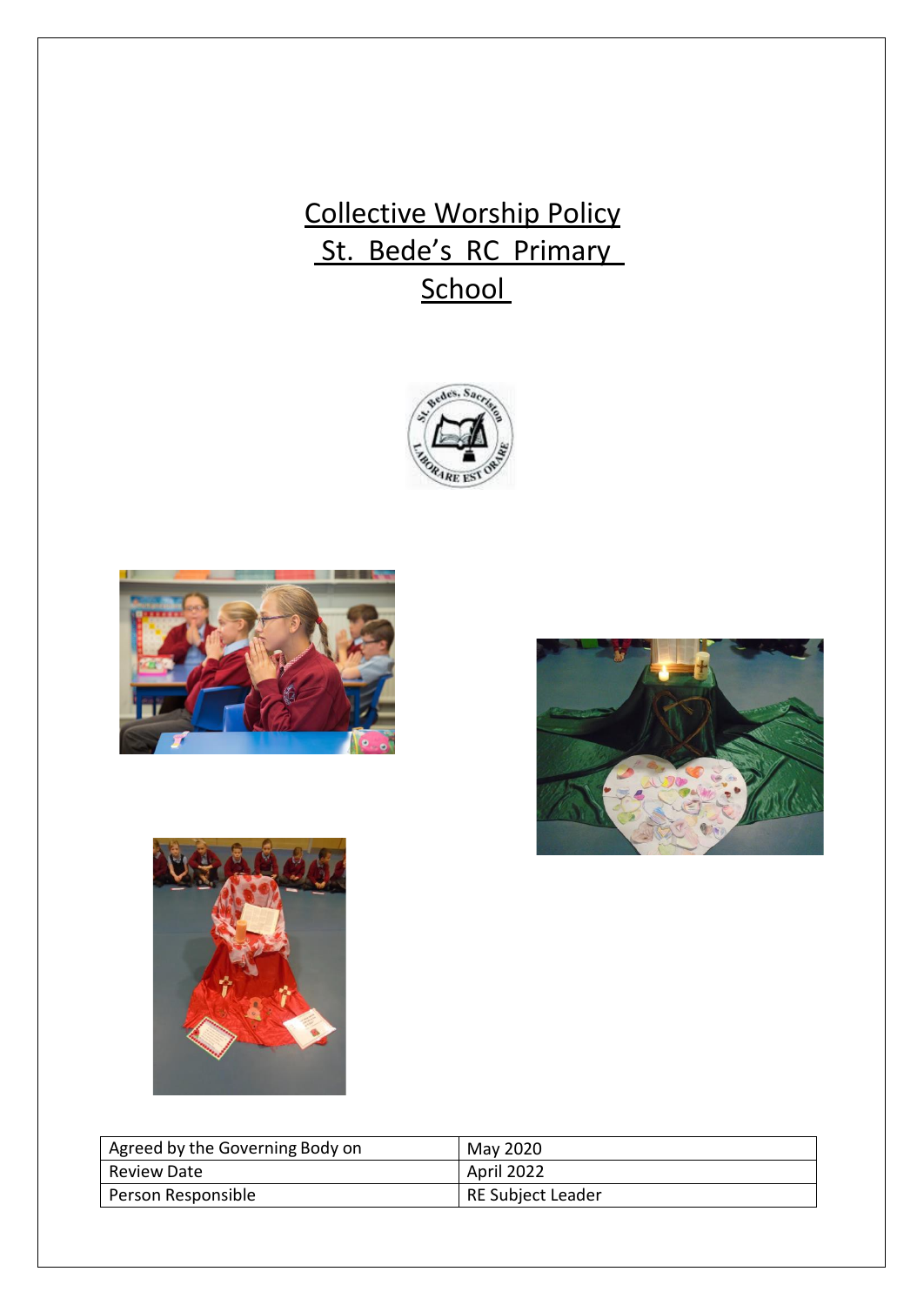## **Mission Statement**

'To lead children to that place within them only God can fill.'

# **The Nature of Collective Worship**

Collective worship in a Catholic school names and celebrates God's presence in our lives. It is concerned with giving glory, honour, praise and thanks to God. It is our loving response, in word and action, to God's invitation to enter into relationship, made possible through the work of Jesus Christ and the witness of the Holy Spirit. 'The celebration of Catholic liturgies and prayers as an integral part of the learning and teaching should enable the school community to become reflective, experience the presence of God and should develop a mature spiritual life.'1

## **Legal Requirements**

It is a legal requirement that there is a daily act of worship offered for all pupils. This can take place at any time during the school day and can be either a single act of worship for all pupils, or separate acts of worship in school groups. Holding an assembly that includes a prayer, said either by the teacher or everyone present, does not fulfil this requirement. Collective worship and assembly are distinct activities. They may sometimes form part of the same gathering, but the difference between the two will always be made clear.

The act of worship is not designated curriculum time under regulations and will not be subsumed under any part of the curriculum, including religious education. Responsibility for arranging Collective Worship lies with the Governing Body after consultation with the head teacher.

Parents have a right to withdraw their child from Collective Worship. However, given the importance of Collective Worship in a Catholic school, parents and prospective parents will be made aware of the fact that it can never be confined to 'timetabled slots' but may take place in a variety of contexts other that those which are specifically structured, within Come and See RE curriculum.

#### **The Place of Collective Worship in the Life of St. Bede's School**

Worship is an integral part of school life and central to the Catholic tradition.

Collective worship takes into account the religious and educational needs of all who share in it:

- Those who form part of the worshipping community in church;
- Those for whom school may be their first and only experience of church;
- Those from other Christian traditions or none;
- Those from other faith backgrounds.

# **The Aims of Collective Worship**

Collective Worship in St. Bede's School aims to provide opportunitiesfor all pupils and staff:

- To contemplate the mystery of God
- To reflect on spiritual and moral issues
- To explore personal beliefs
- To respond to and to celebrate life
- To experience a sense of belonging and to develop community spirit
- To develop a common ethos and shared values
- To enrich religious experience
- To grow in liturgical understanding and development
- To pray using prayers which are part of the Catholic tradition
- To reinforce positive attitudes
- To participate fully
- To take time out 'to wonder at', 'to come to terms with' and 'to give worth to.'

<sup>1</sup> Christ at the Centre Rev Marcus Stock, 2005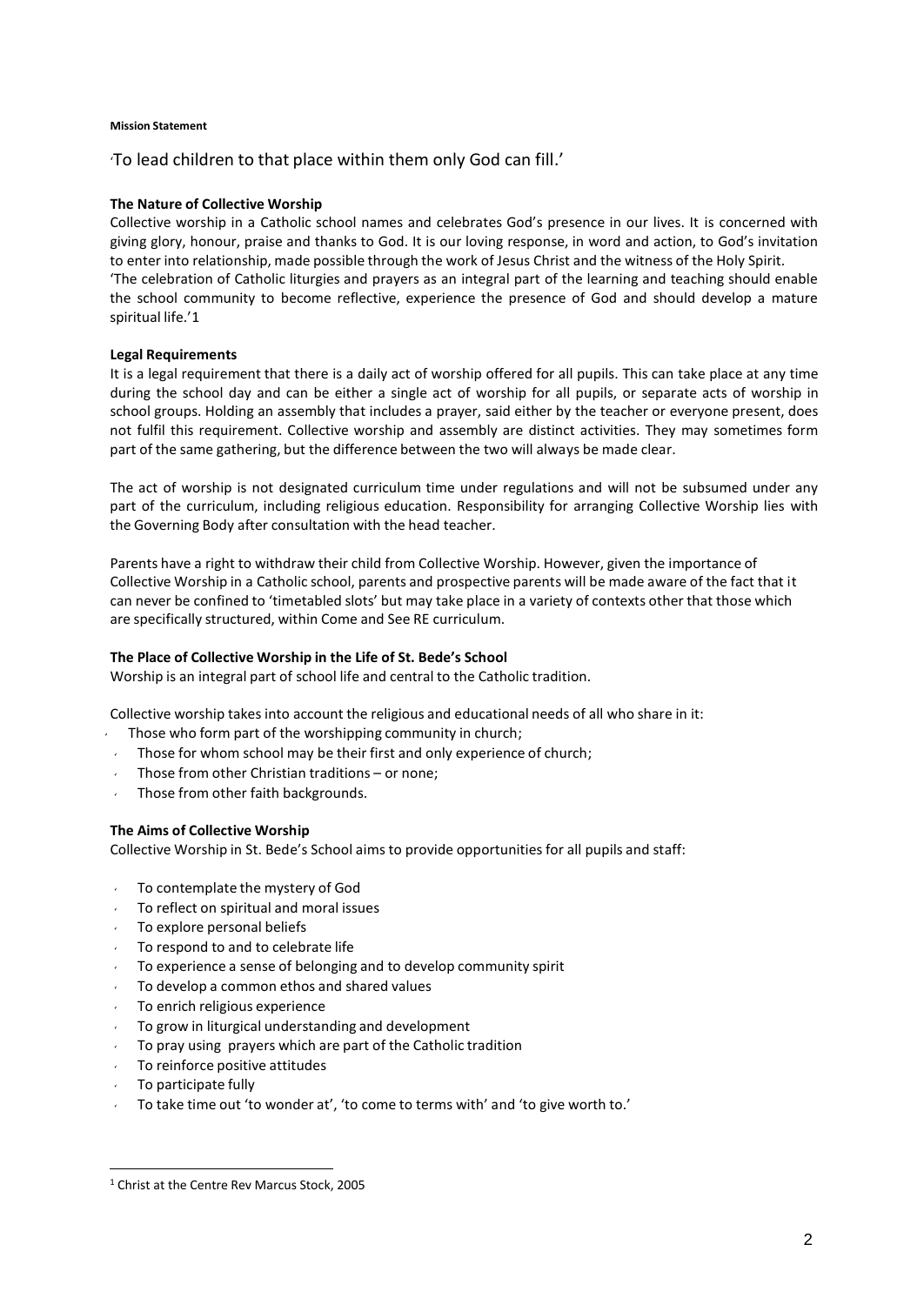# **Principles**

All acts of worship in St. Bede's School will:

- Give glory and honour to God;
- Be a quality activity, fundamental to the life of the school and its Catholic character;
- Enable pupilsto develop skills so that they can prepare, organise and lead worship;
- Give pupils positive liturgical experiences, appropriate to their age, aptitude and family backgroundsin order to prepare them for the liturgical life of the Church.<sup>2</sup>
- $\cdot$  Be appropriate to the age and groupings of the children.

# **Planning, content and celebration**

Collective Worship is planned following a structure with reference to the Church's seasons, Come and See, feast days, the curriculum and significant dates e.g. CAFOD Family Fast Day or Remembrance Day. Children will be taught to plan liturgiesthat include the four distinct elements of Collective Worship- Gathering, Word, Response, Going Forth.

Parish and parents are invited to participate in some celebrations.

A variety of prayer styles will be used appropriate to the age of the children and the occasion. Staff begin every term with an appropriate liturgy and begin every staff meeting with a prayer. There are also times across the school year where staff will have the opportunity to develop their Spirituality through professional development or retreats.

# **The timetable of Collective Worship is as below.**

| <b>Act Of Worship</b>              | Day                      | <b>Time</b>                     |
|------------------------------------|--------------------------|---------------------------------|
| Whole School (Led by HT)           | Monday                   | 10.15-10-45am                   |
| Class led liturgy for whole school | Thursday                 | $9:10-9:20am$                   |
| In class acts of Worship           | Any day                  | Decided by teacher.             |
| Individual class acts of Worship   | End of every topic/theme | 15 minutes                      |
| (planned/delivered by children)    |                          |                                 |
| <b>Class Meditation</b>            | Daily                    | 2.15pm (time dependent upon age |
|                                    |                          | of children)                    |

#### **Leading Collective Worship**

appropriate manner.

As faith leader of the school, the Head Teacher will plan and lead Collective Worship weekly. Every Monday morning whole school Collective Worship takes place. The class teachers will help children to lead class Collective Worship in their individual classes in an age

#### **Recording**

Collective Worship is recorded in the Collective Worship File, which is updated by the Co-ordinator. Each member of staff provides the coordinator with a copy of any act of worship they help children plan or deliver.

#### **Monitoring and Evaluation**

The planning and delivery of Collective Worship is monitored by the RE Coordinator with observations/scrutiny of planning taking place annually. Collective Worship is monitored using Collective Worship monitoring form, See Appendix 1

Following monitoring, training needs will be identified and outcomes used to inform SEF 48.

<sup>2</sup> Directory for Masses with Children, paragraph 9.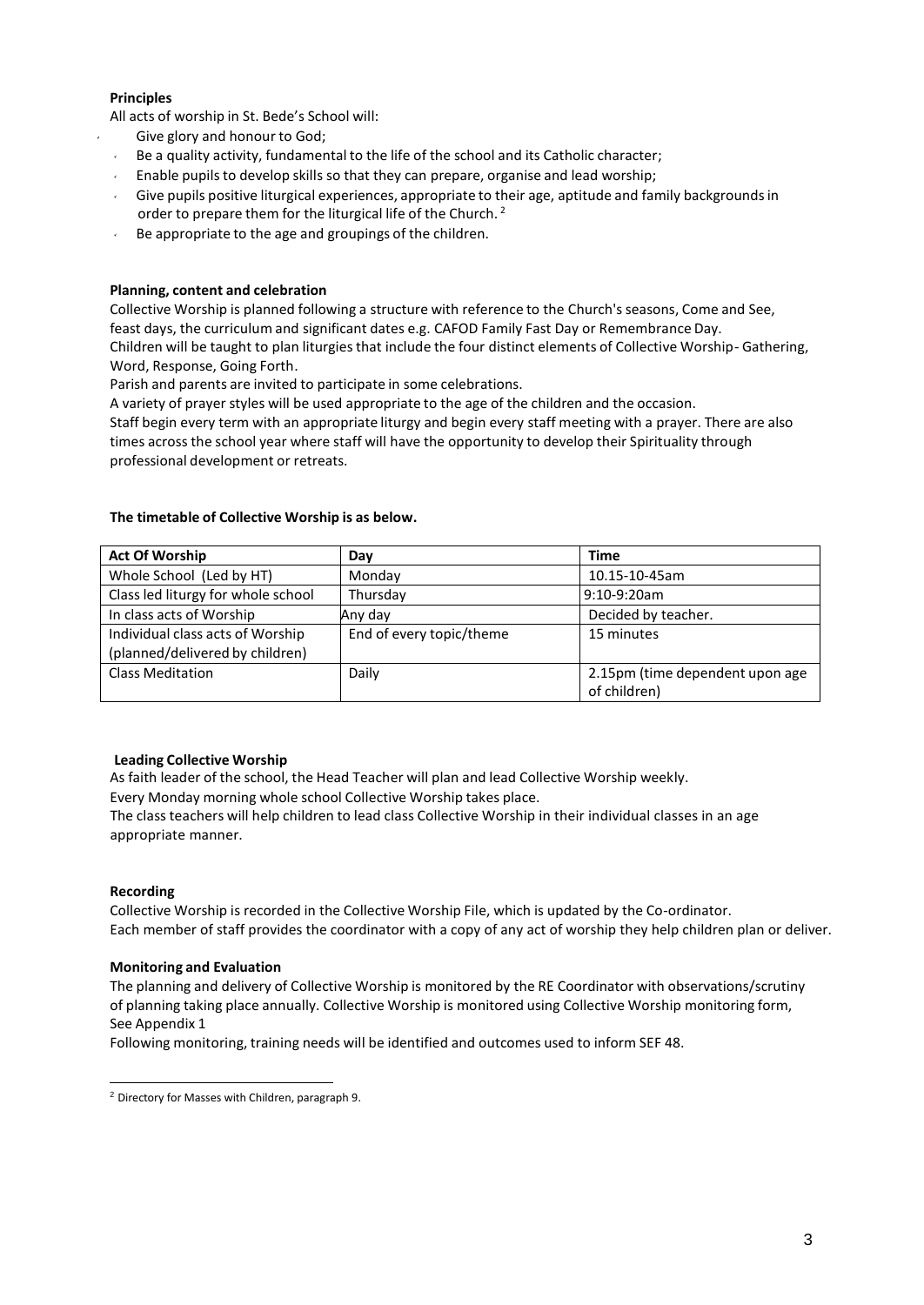# **Resources**

Each class has their own set of resources(including a range of coloured cloths, candles, artefacts, bibles) to support the delivery of Collective worship. There is also a centralset of resources used for whole school Liturgies and for the Sacred Space in the corridor.

Other resources, such as hymn books or Mass cards, are stored in the staffroom.

Resources cards, to help children in the planning and delivery of Collective Worship, have recently been organised and distributed to each class.

# **The learning environment**

'Symbols and icons of the Catholic faith when displayed in school and throughout its premises will help the school community and visitors to experience the uniqueness and sacredness of this learning environment.<sup>13</sup> Focal points in each classroom and throughout the school will reflect the liturgical season and will reference Come and See topics. In this way they will be an outward sign of the school's ethos.

#### **Retreats**

RE Coordinator attended a day of Christian Mindfulness (March 2020)

## **Other opportunities**

Whole school liturgies are held in church to celebrate events such as St. Bede's Day or Y6 Leavers' reflection.

## **Eucharist**

We plan and take part in 2-3 'Family Masses' per term to which parents and the parish are invited. The theme of the Massesreflect events in the Liturgical year or topics linked to the RE programme. Each class attends parish Mass once per half term.

## **The coordinator for Collective Worship**

Mrs Spratt is our Collective Worship / RE Coordinator (See attached Appendix 1 - Role of Collective Worship *Coordinator)*

## **Policy Monitoring and Review**

This policy is monitored by the Collective Worship coordinator and is evaluated and reviewed by the whole school staff and governors every two years. The Foundation Governors in particular will play a most important role.

Policy updated April 2020

The next review will take place April 2022

<sup>3</sup> Christ at the Centre Rev Marcus Stock, 2005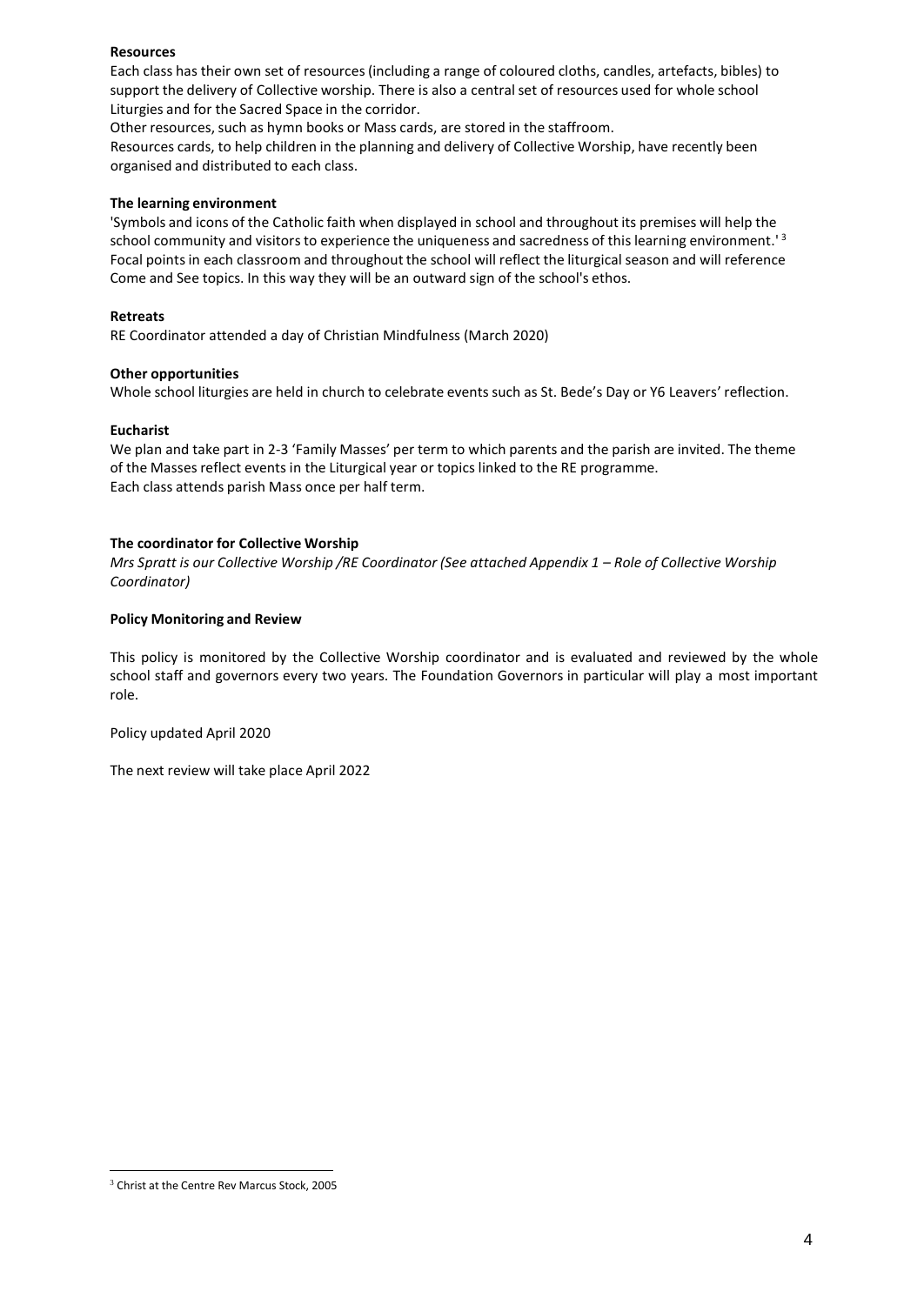#### Appendix 1

#### **The Role of the Coordinator for Collective Worship**

- Formulating a written policy for Collective Worship
- Ensuring that there is a development plan for Collective Worship included in the school development plan
- Ensuring that Collective Worship is appropriate to the age, aptitudes and faith backgrounds of pupils
- Ensuring that Collective Worship takes account of the religious and educational needs of all who share in it and is rooted in the principles of the 'Directory for Masses with Children'
- Organising themes for Worship
- Assisting the governors and headteacher to carry out their legal responsibilities with regard to Collective Worship including withdrawal from collective worship
- Developing staff confidence and expertise e.g. through modelling different prayer styles

#### **Planning, recording, monitoring and evaluating**

- Maintaining and developing effective procedures and documentation
- Observing Acts of Collective Worship and providing feedback
- Informing the headteacher of standards and developments in Collective Worship

#### **Communication**

- Communicating to members of the school community the significance and content of Collective Worship
- Reporting to and consulting with the governors and headteacher regarding matters of concern and development
- Acting as consultant to colleagues
- Encouraging positive attitudes towards Collective Worship
- Informing newly appointed colleagues of school policy regarding Collective Worship
- Communicating with parents, governors and the parish community
- Liaison with the school chaplain
- Liaison with the Diocesan Department for Education

#### Professional development/Ongoing formation

- Leading and organising inservice training and ongoing formation for Collective Worship
- Attending appropriate in-service courses, reporting back and leading staff training
- Keeping up to date by personal reading

#### **Resources**

- Evaluating existing resources
- Developing the resources available for Collective Worship including visual aids, artefacts, drapes, music, visitors, leaders, new and relevant books, posters etc.
- Budgeting efficiently

[Consideration should be given to the establishment of a planning group, which might include, the coordinator, the headteacher, deputy, *staff, pupils, governors and school chaplain. It would be part of the role of the coordinator to lead this group.]*